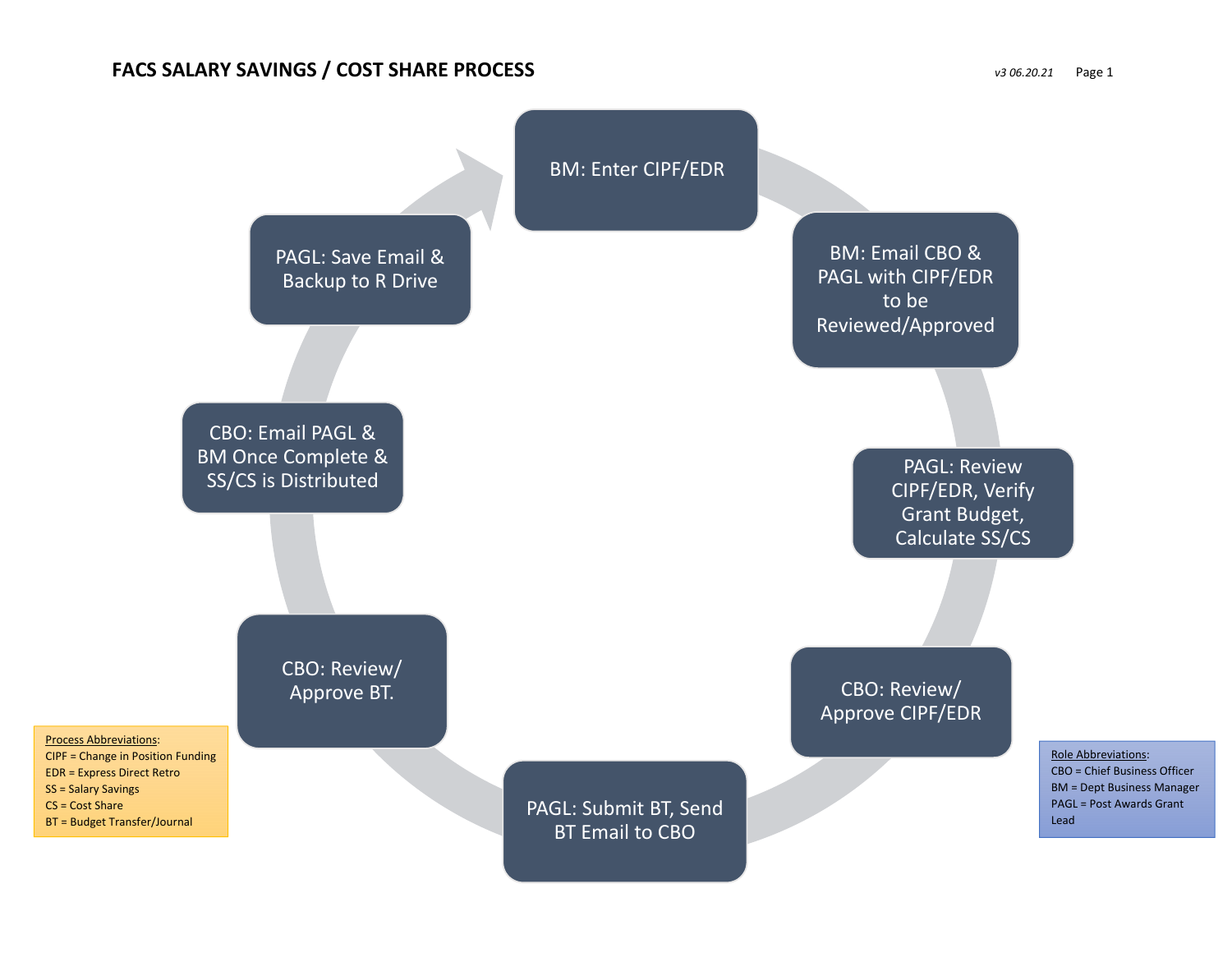## **FACS SALARY SAVINGS / COST SHARE PROCESS** *v3 06.20.21* Page <sup>2</sup>

## **Procedure Details**:

- This process is ONLY applicable to payroll adjustments/transactions that impact salary savings and cost share (including over the cap). This includes decreases as well as increases in distributions.
- Abbreviations are used for processes and roles to condense the flowchart and make it easier to visualize.
- The email created by the Business Manager at the beginning of the process initiates BFO action and starts developing the backup documentation. It (the email) will accompany each step in the process, gaining in size and information as each role adds comments and completes their task; culminating at the end of the process into <sup>a</sup> final package of backup documentation that illustrates and supports the financial transactions. Please keep all conversation regarding the process in that email chain related to the CIPF/EDR action.
- BM: Use the email template to start the process for salary savings and/or cost share process.
- PAGL will keep master file with all salary savings and cost share distributions and report quarterly to Dean and CBO.

## **Reminders**:

- CIPFs are processed based on percentages; whereas EDRs are processed based on exact amounts. Please ensure percentages and exact amounts are complimentary to the action needed.
- The CIPF/EDR can be stalled by <sup>a</sup> denial at any point in the process. If delays are in the BFO, we will communicate.
- Remember even if we hit all our deadlines/marks; there could still be an issue with the system that can cause <sup>a</sup> delay in the process of distributing salary savings.
- All salary savings distributions will follow the College's model.
- We must follow the USG/UGA HR Practitioner Calendar. Deadlines missed may cause delays in the overall process.
- Payroll encumbrances are cleared and recalculated over the weekend; new payroll encumbrance detail is available on Tuesdays via queries in UGA Financial Management and on Wednesdays via cubes in Data Warehouse.